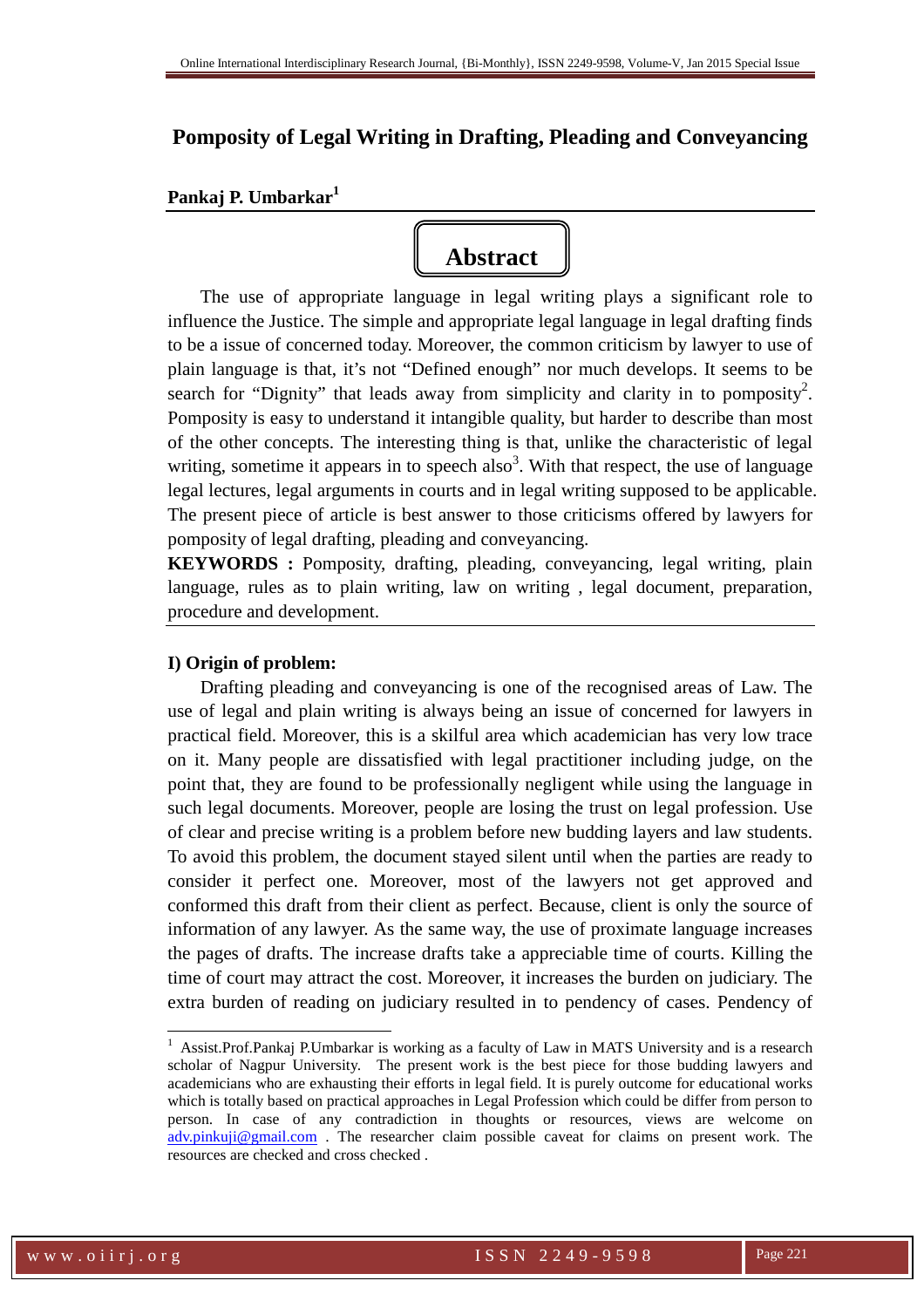cases resulted in to "Justice delayed is justice denied." Indirectly, the use of proximity in legal language may fails the objectives of justice system.

#### **II) Significance of the study:**

As the problem deals with legal writing. It covers convergent are of law and it practices in Courts, firms, schools, and legal research related activities. Therefore, this article helps the law students, law teachers, legal practitioners, law firms and to new budding lawyers who always use to say, "it is difficult task to write well". "Use of precise language" while writing may also significant from the point of view of layman at least to understand How his lawyer representing him in to court of Law. The foremost significant point is, this study encourage to save the valuable time of Court by avoiding proximity in writing.

## **IIII) Research Methodology:**

It need not to spent inch /space to say, what research methodology is!. The present research work is the outcome of both doctrinal and non doctrinal methods. The primary data has been used to develop the theoretical approaches on precise writing. Whereas , the researcher, simultaneously remarked the response in questioner form of law teachers, law students and legal Practitioner in District Court of Amravati and Chattisgarh High Court (Bilaspur ) and Madras High Court . The questioner has been prepared in English Language. From each institution 30 respondent has been sampled as a source of information and accurately analyzed it.

#### **IV) Major Findings of Study:**

- $\triangleright$  It has been revealed that, the Indian courts failed to work on the theme of precise writing for drafting, pleading and conveyancing.
- $\triangleright$  It also found that, India having very minimum rules on "precise and appropriate" writing.
- Unguided writing resulted in to burdensome on judges to read and interpret. Because of which most of the courts documents rapped in red label.
- $\triangleright$  It is a part of general observation that, for every skilled and professional field, a special language is developed based on the terms use in to it. For instance, *mutati mutandies , prima facie, toto, mens rea, obitar dicta* , *retio decidendi* are legal terms. Whereas, *fuse conductor, aviation, space etc.* deals with engineerings and geographical field. These terms have no use for common man. Hence, simultaneously general meaning of such term may use by the professional while writing in certain exceptional circumstances'. This practice may help to communicate the massage to common person.
- $\triangleright$  There is long standing evidence that, plain language improve comprehension.
- $\triangleright$  From the legal point of view, plain language is more likely to be understood and appreciated than traditional legal writing, when legal testing is not possible.
- $\triangleright$  India have some provisions on the line of avoiding the unnecessary adjournments for delay and verifications claim but unfortunately it don't have any provision for prolixity writing. (Section 35 and 35 A, B of Code of Civil Procedure 1908).
- $\triangleright$  As the same way because of proximity in writing, ratio of pendency of cases is increasing. For presenting a simple application, lot of pages spent for it. Hence, there is need to develop a Law on precise legal writing in court.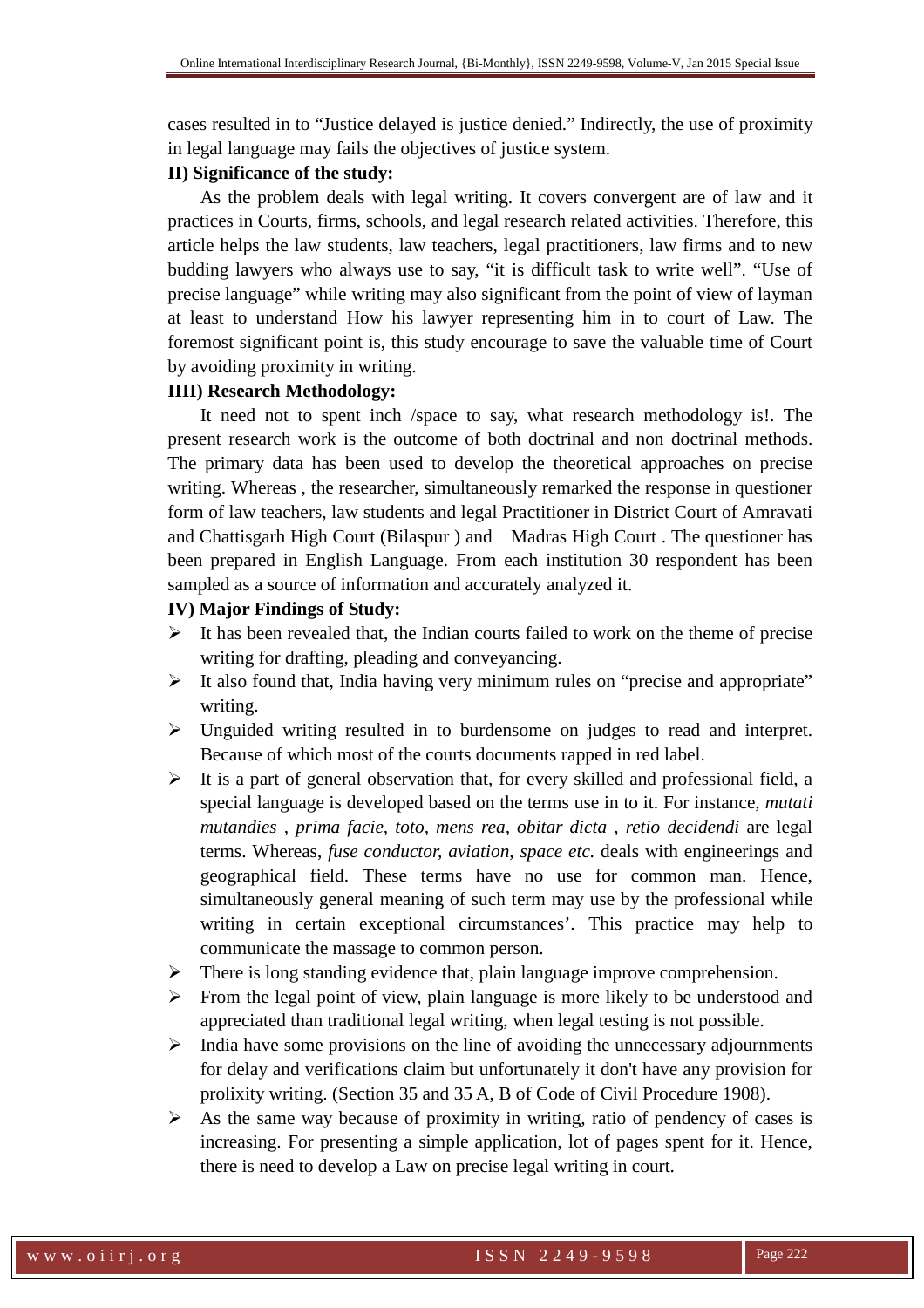#### **V) Objectives of the Study:**

The objective of present study can be utilized as follow.

- $\triangleright$  To understand the nature of and applicable laws to conveyancing practice Indian and Australian States.
- $\triangleright$  To appreciate the extent to which customary has impacted on drafting Pleading and conveyancing practice in Indian and Australian courts.
- $\triangleright$  To understand conveyancing procedures in India
- $\triangleright$  To identify the challenges of drafting, pleading and conveyancing in Indian **Courts**.
- $\triangleright$  To contribute to improve the law and practice of conveyancing in India
- $\triangleright$  To sensitize the academician and budding lawyers on the use of plain language in drafting, pleading and conveyancing.
- $\triangleright$  To defining pomposity in pleading drafting and conveyancing and other legal writing
- $\triangleright$  To realizing the significance of use of proper language in such legal drafts.
- $\triangleright$  To highlight the Law on legal writing and importance of legal document.
- $\triangleright$  To define the basic concepts dealing with legal drafting for Court or parties as the case may be.

## **VI) Review of Research and Development in the Subject:**

Law schools and legal profession facing increasing pressure to improve instruction in practice oriented skills. One of the most important of these skills is legal writing. Precise legal writing is considered to be the technical and more complicated issue in legal phenomena. Even the Code Of Criminal Procedure, 1973 and code of civil procedure, 1908 provided some schedules and forms for conveyancing. As the same way, there are some guanidine's to develop the forms and contents of any memo of plaint, written statement, petition, applications or any memo of appeal, writ under Constitutional Law etc. Sometime, it may be regulated by the concerned High court of the concerned State. The Transfer of Property Act 1882 also provides some drafts of legal transactions. Such as sale, mortgaged, pledge, will etc. The drafts are provides, rules are prepared but consequently failed to regulate the language of court in legal terms. However, the western Law have this mechanism in to their system. The researcher, in this present piece of work, referred various rules and regulations of different countries. Yet, most of the lawyers prepare legal drafts without an adequate theoretical account of the fundamentals of good legal writing. As a result, legal writers are left without a solid conceptual framework on the ground of such rules and regulations. It ultimately resulted in to poor representation of the parties in to court of laws. It therefore argues that, legal readers judge a document to be well written if the writing helps them to make the decisions they need to make in the course of their professional duties. This Article then provides an analysis of the fundamental qualities of good legal writing. It further discuss why each of these qualities is essential to good legal writing, and it examines the tools of legal control of writing in India as well as some states in Australia. Therefore, it claims its International status. One may refer resources of this article on this account.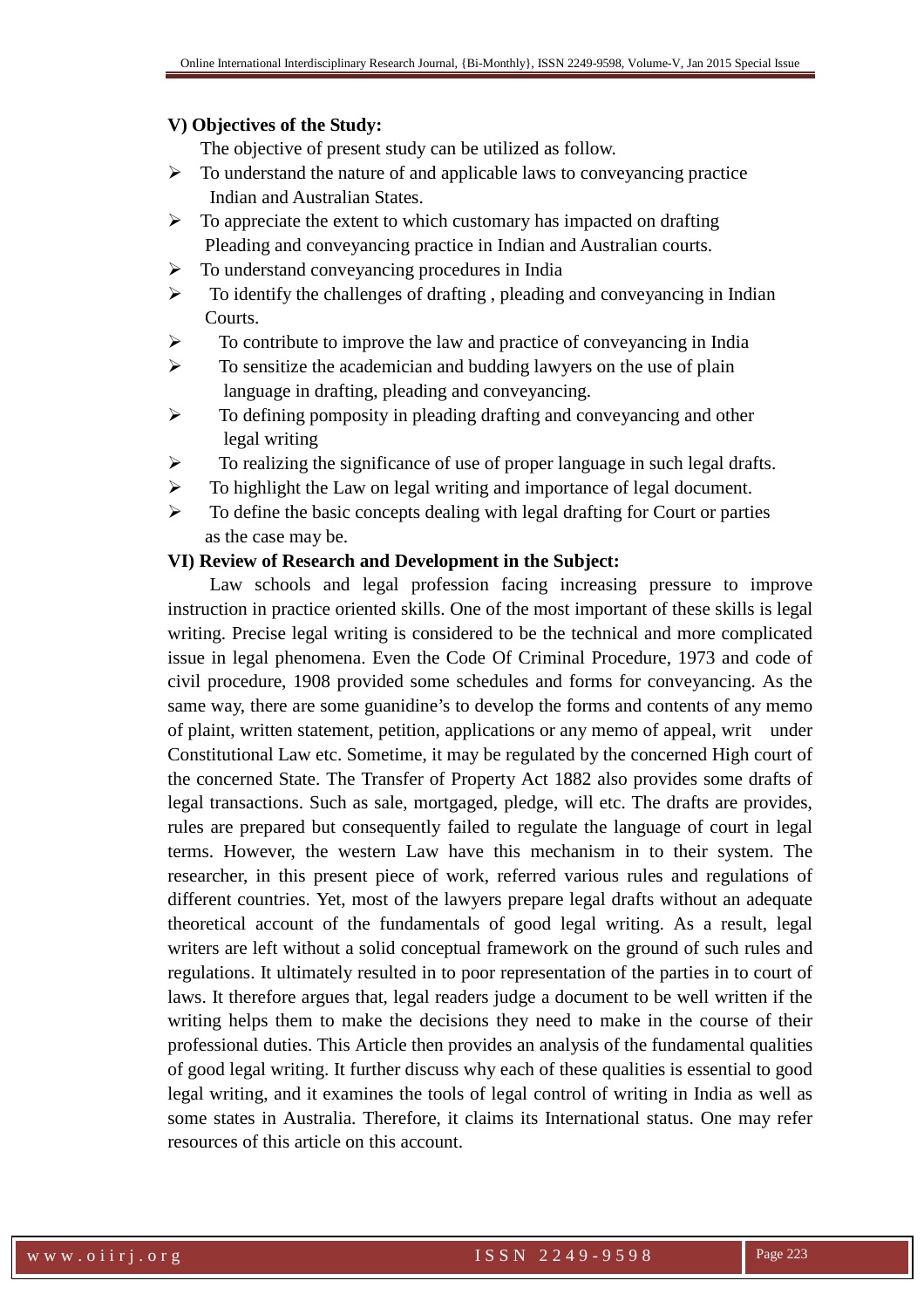#### **1. Introduction:**

*"Lawyers have two common failings. One that they do not write well and other is that they thing they do.<sup>4</sup> "* 

One common thing I usually found in the job of lawyer in every country that, he has to prepare a document of draft for pleading and conveyancing. The influence of lawyer in and outside the Court can be judge from his method of using legal language in argument either oral or written. The simple and appropriate legal language in legal drafting finds to be an issue of concerned today. Moreover, the common criticism by lawyer as to use of plain language states that, it is even not "Defined enough". It seems to be search for "Dignity" that leads away from simplicity and clarity in to pomposity. Pomposity is an intangible quality, harder to describe than most of the other concepts. The interesting thing is that, unlike the characteristic of legal writing, sometime it appears in to speech also. With that respect, the use of skilled language in legal writing and legal argument gather attention of new budding lawyers and academicians about its use, methods and techniques for skillful legal drafting, pleading and conveyancing.

Legal drafting or pleading made by lawyers developed for clients and judges should be comprehensible as possible in simple way. It could very hard to find a lawyer who usually sitting in his office without having any wrinkle's on his clothes and without preparing any document within a day. Even, a normal advocate either academician or professional have to write at least two documents within a week. The measure of success of legal writing is not how the drafter manages to decorate it but how well they archive accuracy of content combined with plainness of expression<sup>5</sup>.

In short use of language in legal writing by lawyer is significant component to influence the judicial decision. The parties to contract can only be represent through lawyer and success of every lawyer is depend upon the drafting, pleading and conveyancing skill of him. Use of proper language in legal drafts is an essential part for proper representation. Drafting pleading and conveyancing is one of the ways of placing all legal things on record through documentation. Technically speaking, drafting, pleading and conveyancing are the art of documentation. Commercial and other documents which is commonly understood to be included in the legal expression via DPC. Most of the times, these three terms are used in singular terminologies and with a common meaning to all. But in fact these all these three terms have different extension and meaning in legal spare. Over the last three decades, there have been plenty of people ready with about writing. Drafting pleading and conveyancing influence the Law, Lawyers and Legalese. In short DPC is deals with the writing in legal profession but having different identical marks which is differs from other.

 Considering the changing decorum of legal profession, new budding lawyers used to found in the query as to legal documentation and curious about to know the proper way of drafting, pleading and conveyancing? They use to trusting more on the skilful preparation of draft to avoid pleadings and appearance in court. Simultaneously, now a day's several legal firms are working in the field of legal documentations. Several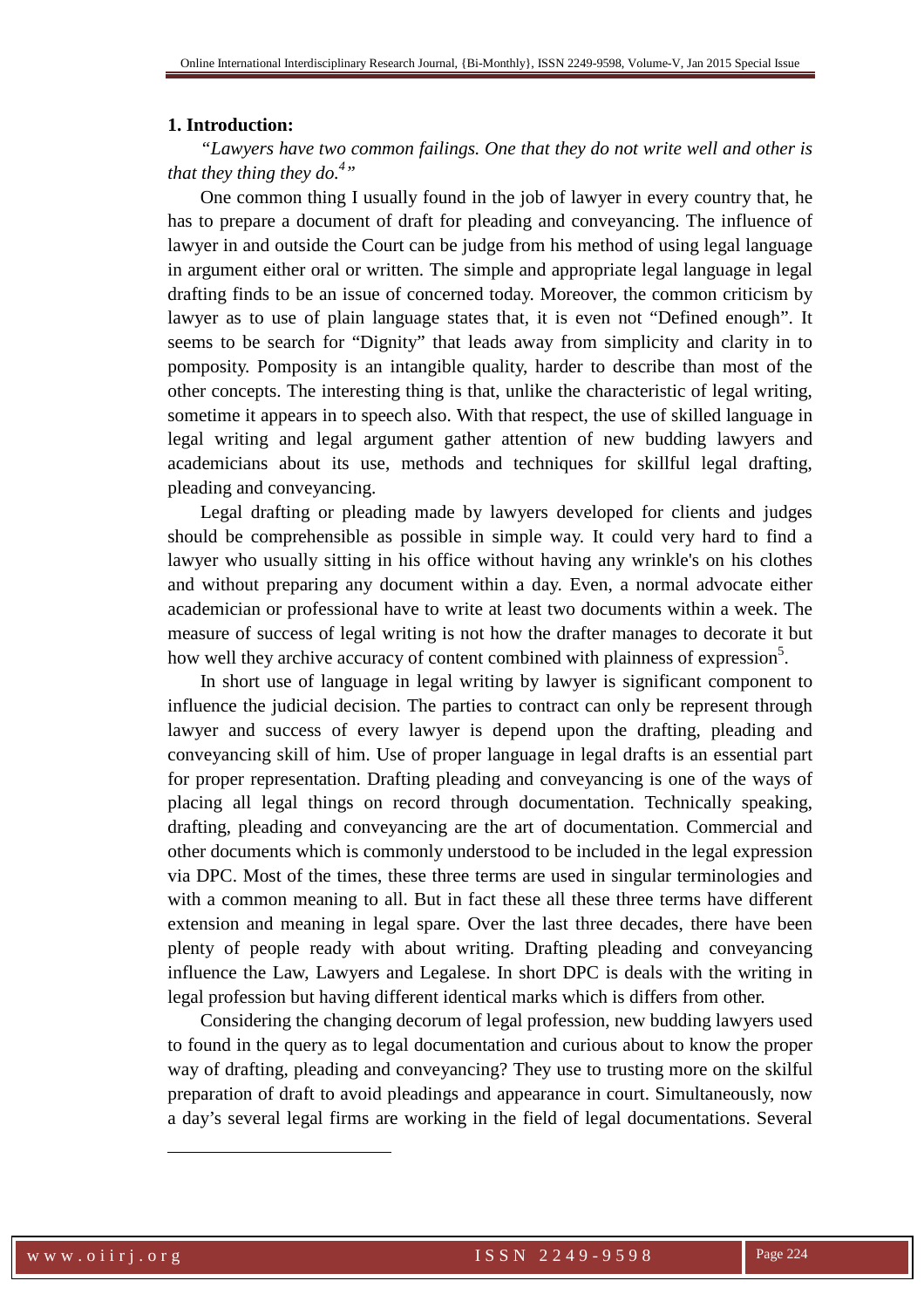new drafts, new terms and conditions are introduced by the global legal practice through legal firms. Several lawyers are exhausting their efforts to drafts recent types of contracts. Hence, while answering the above queries, the importance of the knowledge about drafting and conveyancing for the new budding lawyers has been felt particularly for the four basic reasons viz., (i) for obtaining legal consultations; (ii) for carrying out documentation departmentally; (iii) for interpretation of the documents.(iv) to avoid the future contradiction.

With the knowledge of drafting and conveyancing, better interaction could be placed by the lawyers while seeking legal advice as legal experts in regard to the matters to be incorporated in the documents, to decide upon the coverage and laying down the exact obligations of the parties therein. It sometime facilitates better communication, extraction of more information, arriving on workable solutions, and facilitates settlement of the draft documents, engrossment and execution thereof<sup>6</sup>.

Legal writing therefore requires specification, limitation and simplicity. People who have advocated the philosophy of simple writing through plain words believe on the simplicity and accuracy of legal terminology. Aristotle had some advice for those who desirous to write something well. This could be easily trace by understanding the following lines which he says "*write well in any tongue must follow this counsel of Aristotle, to speak as the common people do, to think as wise men do, so should every*  men understand him and the judgment of wise men allow him<sup>7</sup> "

Sir Ernest Gower, had some advice for all writers who said, "*Be short, be simple,*  be human<sup>8</sup><sup>2</sup> The basics for any writing is aim of understanding to it objects and contents. The clear and exact writing precisely influence much on its readers. More simplicity used in legal matter may cause harm sometimes to the parties. Hence Albert Einstein rightly observed by saying, "*Everything should be made as simple as possible but not sampler*<sup>9</sup>" There may be great chance to misinterpretation the sense as Albert Einstein used, even that's not right to write the baby talk. Most of the people think that, plain language could be with separate forms of vocabulary which is different from normal language. This is wrong at all because simple in this sense doesn't mean simplicity. It really means preciseness, straightforwardness and clearness.

The use of plain language in drafting and conveyancing is a prerequisite of lawyering. In fact it enhances the beauty of legal profession. As one may think that, the use of plain language in legal drafting and conveyancing is rigidity. It may be supposed to rigidity but must not be a compulsion for using the plain language. Contrary to it, flexibility is one of the advantages of it. For example, always using 'you' and 'yours' instead of giving the parties their name while drafting any legal draft of 'earnest money' instead of borrower and lender cause no harm to anyone but the term use above are more suitable in legal phraseology. Using the proper words is helpful to determine the nature contract.

In short plain language for legal drafting and conveyancing might be helpful but

 $\ddot{ }$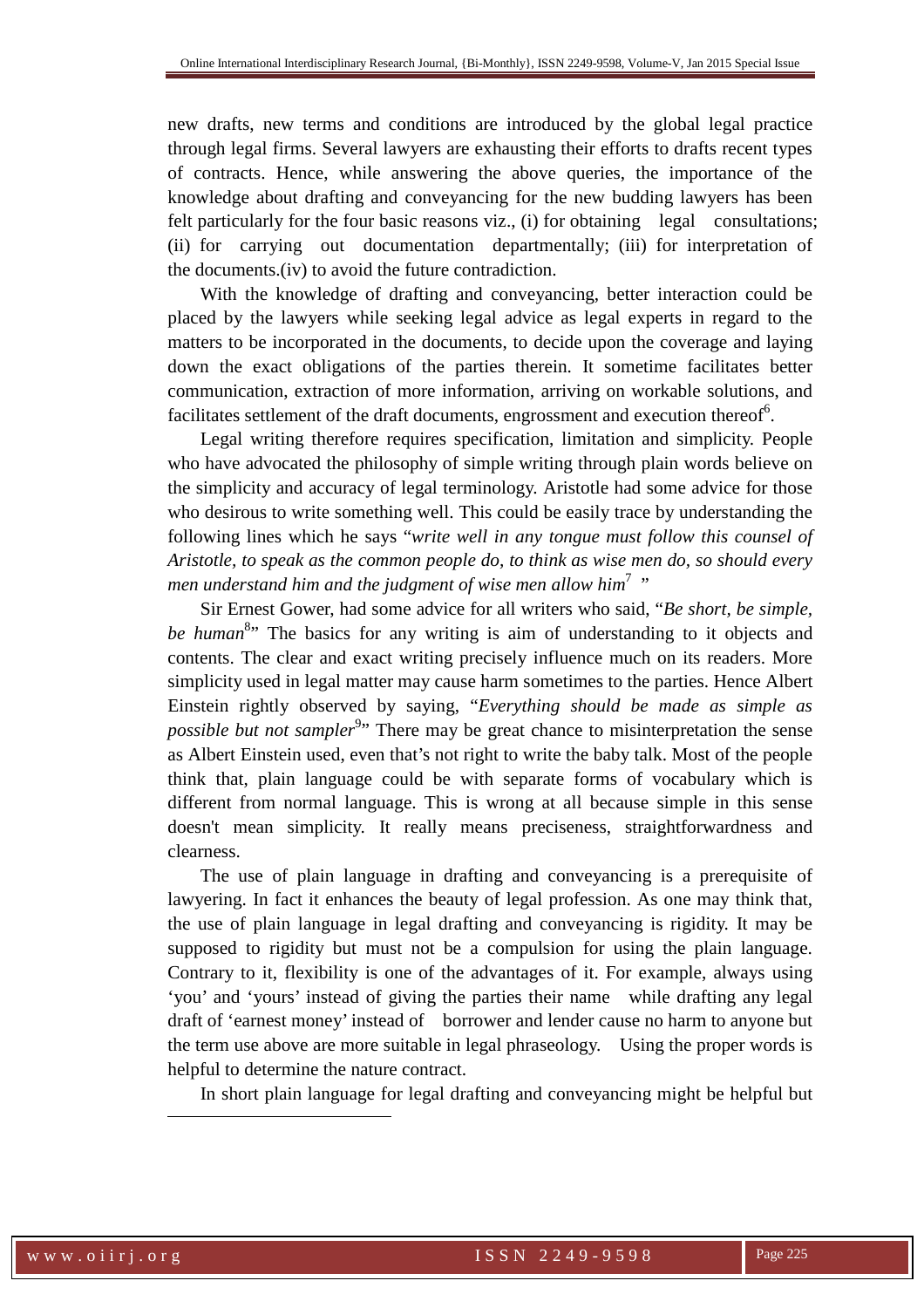not essential. What is essential then? The answer is to develop the sensitivity of documents, to its parties and its approximate readers. As we saw, DPC is a skill of legal writing through documentation. The word document is needed to understand first.

### **2. Definitions of Document in India-**

In India five Acts refer to the word, 'Document' in very different manners:

**2.1. Section 3 of the Indian Evidence Act, 1872** states that a , Document' means any matter expressed or described upon any substance by means of letters, figures or marks or by more than one of those means, intended to be used or which may be used, for the purpose of recording that matter. Thus one can say, writing is document even words printed, lithographed or photographed are document. A map or plan is document and an inscription on a metal plate or stone is a document, even in legal sense caricature is also document.

**2.2. Section 3(18) of the General Clauses Act, 1897**, states that a , Document' shall include any matter written, expressed or described upon any substance by means of letters, figures, or marks or by more than one of those means, which is intended to be used or which may be used for the purpose of recording that matter.

**2.3. Section 29 of the Indian Penal Code, 1860**, The word 'Document' denotes any matter expressed or described upon any substance by means of letters, figures, or marks or by more than one of those means, intended to be used or which may be used as evidence of that matter'.

**2.4. The Companies Act, 1956** defines vide Section 2(15) the term "document" which is wider concept so as to include "summons, notices, requisitions, order, other legal process, and registers, whether issued, sent or kept in pursuance of this or any other Act, or otherwise".

**2.5. Section 2(4) of the Indian Sale of Goods Act, 1930** so as to include a document of title to goods i.e. "Bill of lading, dock-warrant, warehouse-keepers' certificate, wharfingers' certificate, railway receipt multi-model transport document warrant or order for the delivery of goods and any other document used in ordinary course of business as proof of the possession or control of goods or authorizing or purporting to authorise, either by endorsement or by delivery, the possessor of the document to transfer or receive goods thereby represented."

Thus the word 'Document' has been used in a wide sense and it includes instruments, deeds, agreements etc. Now day's documents will include Electronic records also<sup>10</sup>. A lawyer has to work in all spare as mentioned above. No doubt, there are many forms of writing and preparing legal draft. Even there is no hard and fast rule. An ambiguous document may cause harm to the interest of parties. The lawyers have to avoid these kinds of ambiguity, vagueness while preparing any legal documents for his client. What is appropriated in one context may be misappropriated in another. For budding lawyers it is essential to understand that, if you are trying to write in this way by using plain language, you should always keep in mind that, natural style gradually emerge and this could only be developed by practice only. For that, a lawyer have to understand again one thing that, there is no any international

 $\ddot{ }$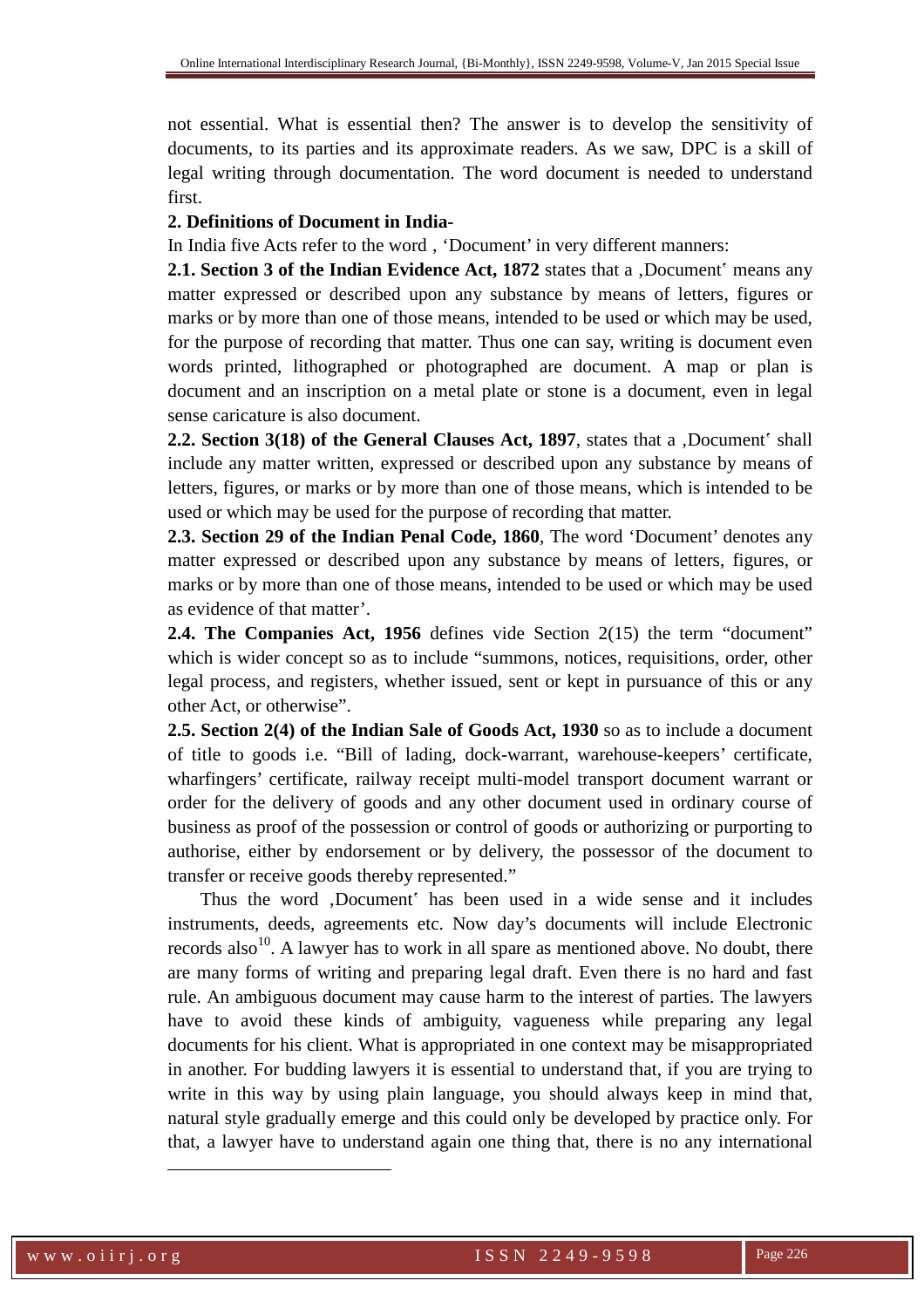Standard or infallible norms to check the use of plain language by lawyers. The result of that document can easily see in the judgment derived from the language used in it. Ultimately what requires is? *Proper communication!*

Drafting pleading and conveyancing is also works as a tool of legal communication. In fact, in law there is no write and wrong<sup>11</sup>. But choosing the right word does present the real intentions of the parties. One should have to use the word which will mean what he wants from other. This not meant for today or not at the time of signing of the document by the client but must have a futuristic vision. This in fact the shows the good quality of lawyer. Lawyers have to write today to cover tomorrow. This could not only develop their skills in drafting any draft, but simultaneously enhance their value in legal decorum and assured the best relief to the parties concerned. Otherwise, Will Roger who rightly quoted the line i.e. "*The minute you read something and you can't understand it, you can be sure that it was written by lawyers.*<sup>12</sup> "

 This situation about the legal writing by some lawyers in India is same. The sound and educated client who is unable to understand the language use by his lawyer in any legal document, shows the gravity of breaching professional ethics set by regulating authority. Unfortunately, India having very minimum Laws on legal writing on drafting, pleading and conveyancing. Before touching this issue it would be better to understand what drafting is? What pleading is? And what conveyancing is? Let's start with first question.

#### **3. What Is Drafting**?

The process of drafting operates in two planes: the conceptual and the verbal. Besides seeking the right words, the draftsman seeks the right concepts. Drafting, therefore, is first thinking and second composing. A lawyer has to deal with both sorts of drafting. Drafting, in legal sense, means an act of composing deeds or agreements for parties to contract. The word conveyancing is also found similar with drafting. Conveyancing is an art of drafting deeds and documents whereby any right, title or interest in an immovable property is transferred from one person to another. For instance, Partnership Deed, Lease deed, mortgage deed etc. Drafting of any legal documents is a skilled job. A draftsman, in the first instance, must ascertain the names, description and addresses of the parties to the instrument. He must obtain particulars about all necessary matters which are required to form part of the instrument. He must also note down with provision any particular directions or stipulations which are to be kept in view and to be incorporated in the instrument. The duty of a draftsman is to express the intention of the parties clearly and concisely in technical but usually in simple language. With this end, one should first form a clear idea of what these intentions are<sup>13</sup>. Thus; drafting may cover all types of documents in business usages. It has its multiple uses which can be count in following purposes. Such as to helps in meeting the client's goal and carry out the client's instructions. Further it helps in maintaining the standard of care which protects the interests of the client. Again it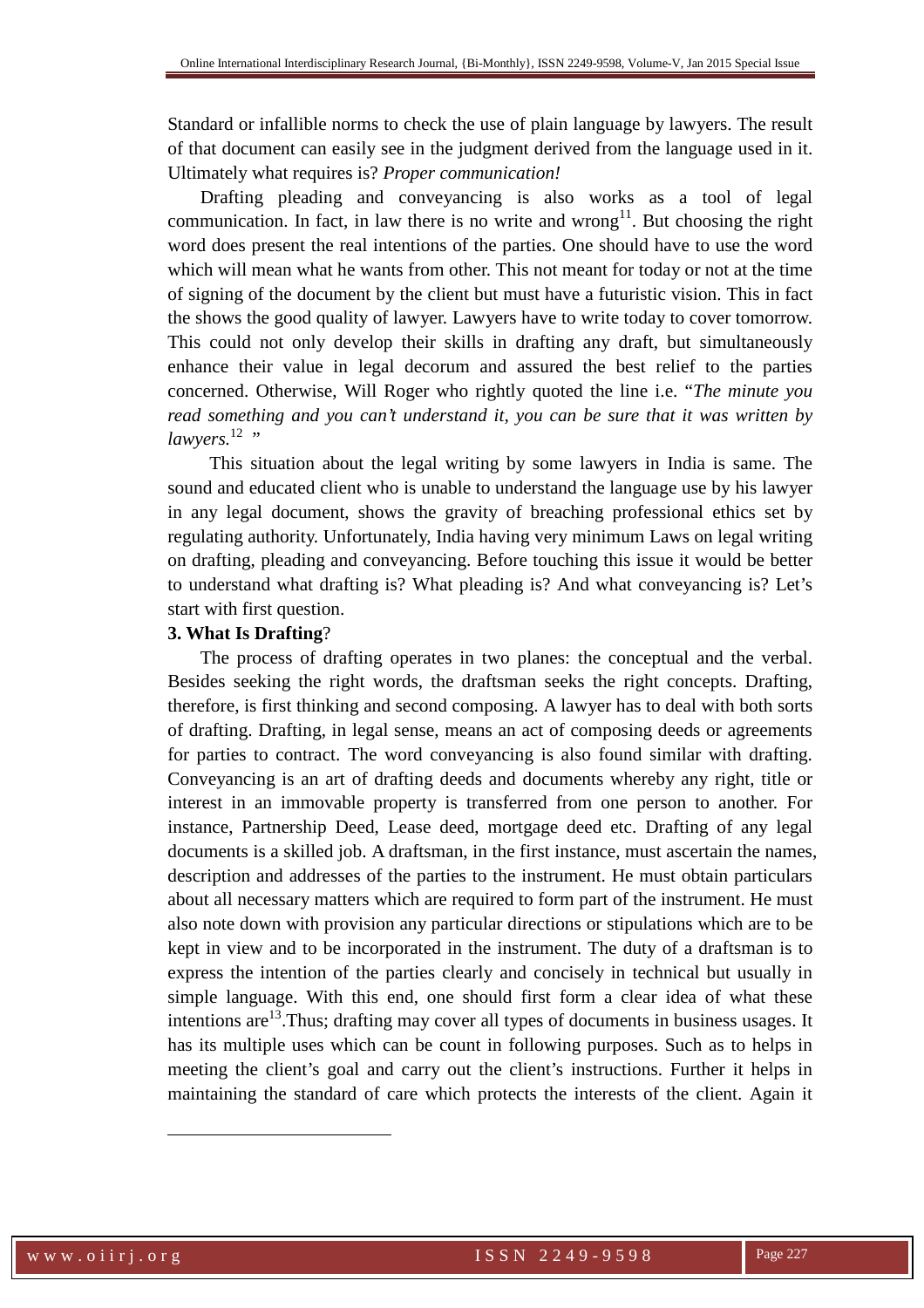helps in accurately addressing all the relevant legal and factual issues  $14$ .

There are some rules for drafting, which can be sorted out as follow. As I already told that, drafting is a skill job. It requires five things to be trace. According to Fowler there are five rules of drafting which are as under:-

**3.1 To be Direct:** The drafting represents the parties through legal writing by way of drafts. The lawyer must assure that, he is directly obliged the parties by uttering their position in law along-with using their name affixed to it. For example If Mr. Prakash is the landlord who preparing a legal draft of agreement between him and Ramesh who is desired tenant. Then the use of language by the pleader would be like that Mr. Prakash (Landlord) entered a tenancy agreement with Mr. Ramesh (Tenant )on dated ---/---/----at place. The example is only for understanding and does not follow any strait jacket formula. The only thing want to produce is , use of legal language directly, precisely and clearly. Generally drafting on any legal document between parties will contain some important features such as-

A). Identity the parties,

B)Term of the agreement;

C)Commercial or other benefits,

D)Obligations of the parties to the agreement,

E)Purpose of the agreement,

F)Termination details etc.

Last but not least the signature of the parties to prove consent to the agreement. Thus direct insertion of clauses in any legal drafting on abovementioned points is requiring.

#### **3.2 Simple:**

Much more discussion has take place on the use of simple language in drafting pleading and conveyancing. In fact the idea of trying to simplify our writing is not new. I have an advice to those budding legal writers and lawyers by using the sense of first Duke of Wellington who said "Don't quote Latin say what you have to say and then stop<sup>15,</sup> Even as long as the end of  $20<sup>th</sup>$  century people are complaining about the proliferation of legal language use by lawyers in drafting, pleading and conveyancing.

Following the thread with simplicity of language in legal writing how one can forgot the words of King Edward  $VI^{16}$  who said "I would wish that, the superfluous and tedious statutes were brought in to one sum together and made more plain and short so that men might better understand them". Making thing more complicated is not only hamper the justice but may create a disbelieve about lawyers. In spite of this, Lawyer is required to write every social aspect and it was taken for granted that he would be able to do this. Doesn't matters how one qualified, what matters is? The way of communication, understanding and simplicity.

## **3.3 Brief but not wide:**

Whether you are composing a memo of complaint or a plaint or written statement for defence for your client, you should decide what information you want to convey.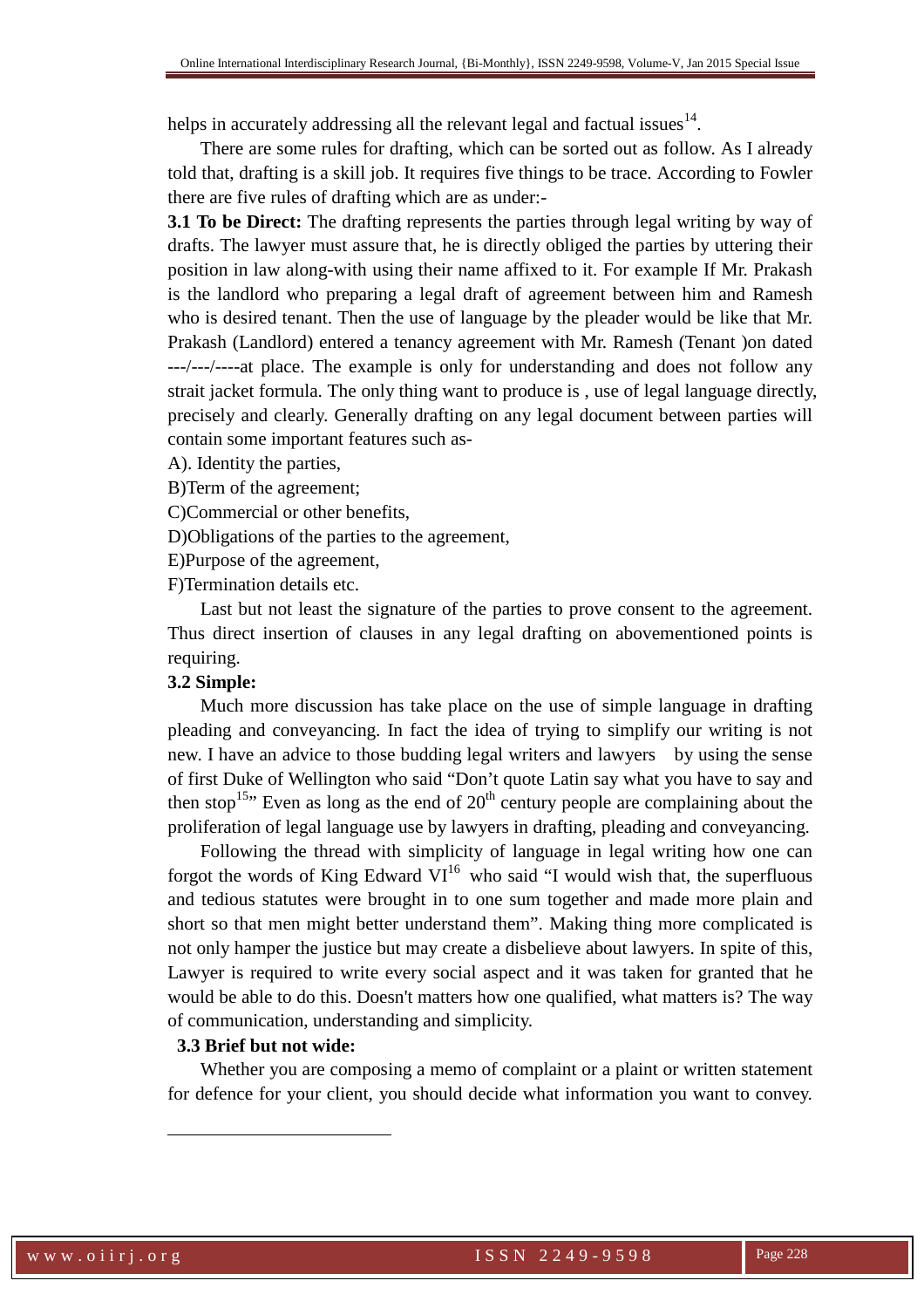Here is how to do this:

A) . List each item you need to discuss in your memo of complaint or report a plaint or written statement.

B) Put them in order—from most to least important. For that preferentialism is need to follow. For instance if you are preparing a lease deed for your client as a part of conveyancing , then the parties to agreement , property leased , rent and terminations are essential things which need to site first. The remaining are secondary things but as far as possible give each and every details while preparing such kinds of documents.

C) Write a brief summary of your entire terms this will be your first paragraph. If any action needs to be taken by the recipient, state that in your closing paragraph as a consequence of any breach of condition. One query I find that how one can avoid wideness. This could be better answered by saying what I am trying to write trying to write. For example, the sentence, "I found out that I should take a look at our past sales figures in order to come up with a plan to help us re-evaluate our sales technique" could be more simply stated as "I must take a look at our past sales figures to re-evaluate our sales technique." Hence be brief but try to be limited.

#### **3.4 Use of Legal Terminology in active voice:**

The active voice makes your sentence stronger and usually shorter. Let's try these examples. Passive voice: "Sales increased due to the networking I did." Active voice: "My networking increased sales $17$ ."It would be better to use the legal terminologies while drafting any legal document. Variation for the sake of variation has no place in regulation writing. Using a synonym rather than repeating the precise term you intend just confuses the reader. Arrange sentences so that parallel ideas look parallel. This is important when you use a list. How to use legal terminologies can be better learn by following paragraph of Say and don't say.

| <b>AVOID/DON'T SAY</b>                | <b>USE/SAY</b>      |
|---------------------------------------|---------------------|
| not honest                            | dishonest           |
| Ab initio                             | From the start      |
| did not remember                      | forgot              |
| Hereinafter                           | after               |
| did not pay any attention to          | Negligent           |
| In personam                           | Personal/personally |
| did not remain at the meeting of mind | Not consented       |
| did not comply with the terms         | violated            |

 $\ddot{ }$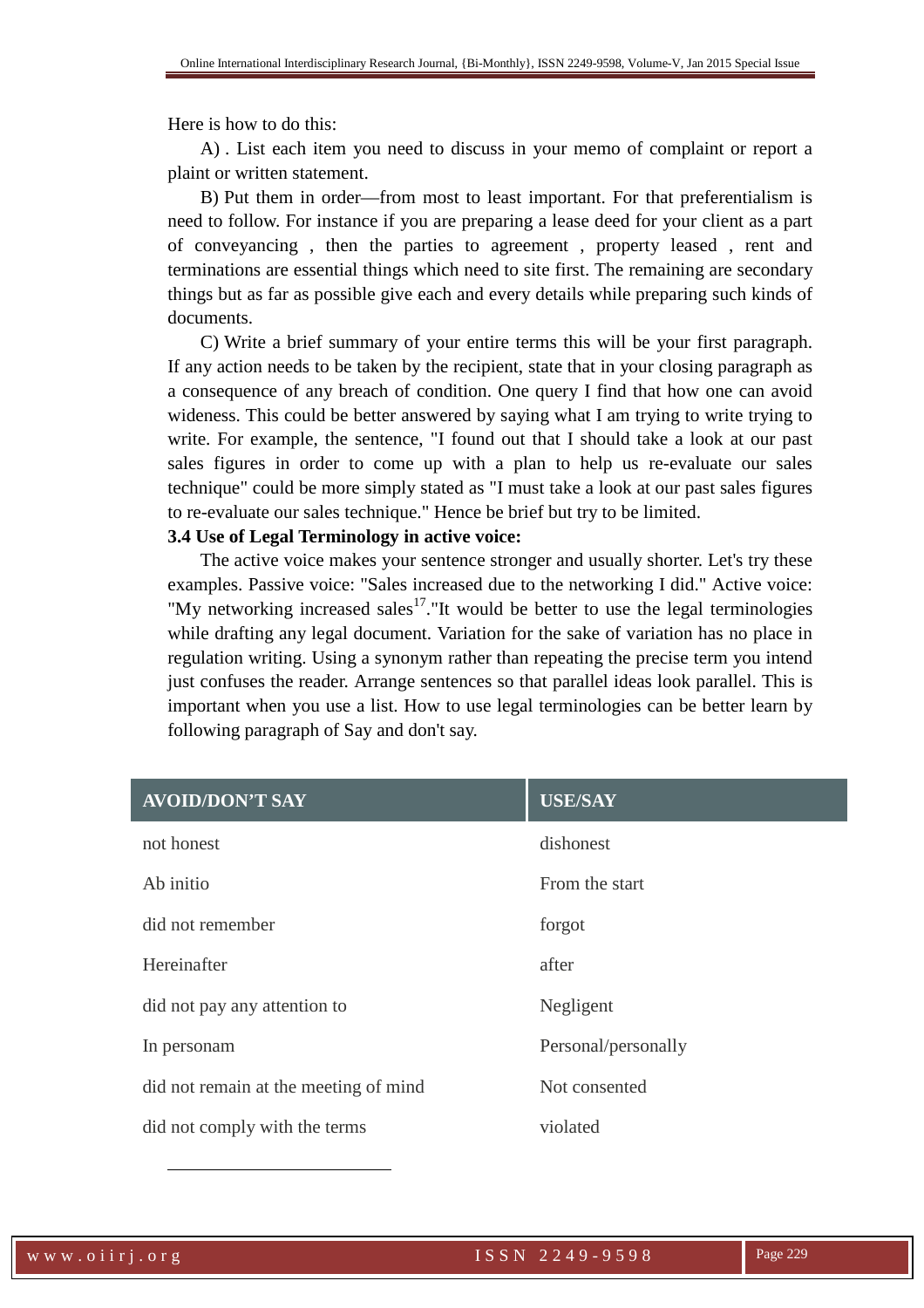| Inter alia                                                      | Among other things     |
|-----------------------------------------------------------------|------------------------|
| Agreed upon same thing in same sense to each<br>other           | Reciprocal promises    |
| He is gaining profit through wrongful possession<br>of property | Mesne profit           |
| Mutatis mutandis                                                | With necessary changes |
| A formal expression of the court                                | Decree                 |
| Prima facie                                                     | At first glance        |
| An order based on decree and orders                             | Judgment               |
| Purchaser                                                       | buyer                  |
| These present                                                   | This deed              |

The simple thing is that, follow the legal sense while using any legal terminology in any agreement, drafting or pleading.

## **3.5 Legal Lucidity:**

The term lucid stand for intelligible, comprehensible, understandable, cogent, coherent, communicative, articulate, eloquent<sup>18</sup>. If the language of lawyer is not understandable then his all efforts are in vain and unjustifiable on the part of his client and disrespect toward the judiciary. Now a day's fortunate enough that, most of the legal drafts are available online. But as matters change the circumstances' may also differs from case to case. In that situation, a legal stand taken by the lawyer could only be communicated through his pleading either through plaint or written say. In that respect, use of writing based on intelligibility, comprehensible is required. And even comparing to the lower judiciary in India, it hardly use the resources via internet as submitted by the parties. In that respect, legal lucidity found significant. The abovementioned rules are similarly applicable to conveyancing and pleading.

## **4. What Is Pleading?**

BLACK'S Law Dictionary, 6th Ed. defines pleading as a replication in common law made by the plaintiff in an answer to the defendant's plea and a rejoinder as a second pleading in common law on the part of the defendant being his answer to the plaintiff's replication<sup>19</sup>.

The pleadings are the formal allegations by the parties of their respective claims and defences, for the Judgment of the court<sup>20</sup>. The code of civil procedure<sup>21</sup> speaks about the pleading as "Pleading means plaint and written Statement.<sup>22</sup>" The individual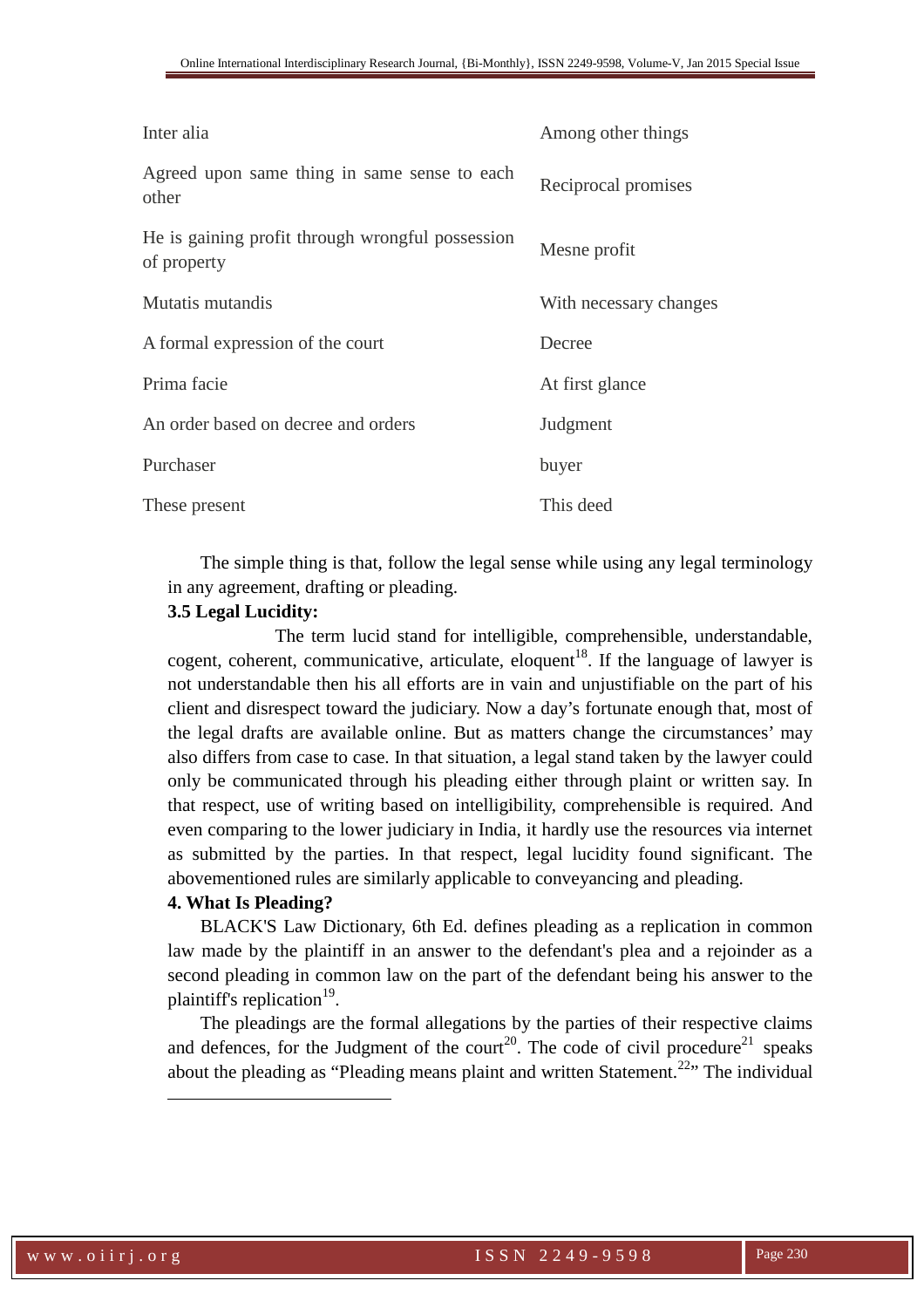allegations of the respective parties to an action at common law, proceeding from them alternately. In the order and under the distinctive names following: The plaintiff's declaration, the defendant's plea, the plaintiff's replication, the defendant's rejoinder, the plaintiff's surrejoinder. The term "pleadings" has a technical and well-defined meaning. Pleadings are written allegations of what is affirmed on the one side, or denied on the other, disclosing to the court or jury having to try the cause the real matter between the parties $^{23}$ .

The term pleading is use with different sense in Law. Legally speaking, A legal pleading is a document that can trigger a complaint against another person in civil court or is the answer to a complaint that has been filed against you. It can also be formal notification to the judge in your current case that something has occurred that needs judicial intervention. These forms can be difficult to draft if you do not know how to format a legal pleading. If your case is complicated or has many issues that need to be addressed by a court, seek the advice of an attorney prior to drafting your own legal pleading. A legal pleading is a document drafted and filed with the court.Different systems of pleading have been organized generally to serve four functions:

- (1) to give notice of the claim or defence;
- (2) to reveal the facts of the case;
- (3) to formulate the issues that have to be resolved; and
- (4) to screen the flow of cases into a particular court<sup>24</sup>.

Generally the law relating to pleading is almost developed in India than drafting and conveyancing. Pleading is the beginning stage of a lawsuit in which parties formally submit their claims and defences. The plaintiff submits a complaint stating the cause of action -- the issue or issues in controversy. The defendant submits an answer stating his or her defences and denials. A plaintiff can claim relief on the basis of pleas in the plaint and not on pleas in the replication. The law of pleadings does not require a plaintiff to file a replication merely denying the allegations made in the written statement. Failure to file a replication cannot be treated as an admission of the plea in the written statement. *Veemsekhara Vs Amirthavalliammal, and Laxmansing. Vs. Laxminarayan Deosthan*<sup>25</sup> , *Bank of Behar Ltd v. Madhusudan Lal*<sup>26</sup> again in *Amarjeet Singh vs Bhagwati Devi*<sup>27</sup> this Court has held a pleading to mean plaint and written statement only<sup>28</sup>. Finally it was decided that, the replication to answer of plaintiff claim does not amount to pleadings in legal sense for which separate written statement is need to file. Consequently one can reach to conclusion that, both plaint and written statement are part and parcel of pleading.

Thus two important aspect of legal Drafting can be sorted out by two senses. Such as in 'Ordinary sense' of words pleading ensures that words and phrases have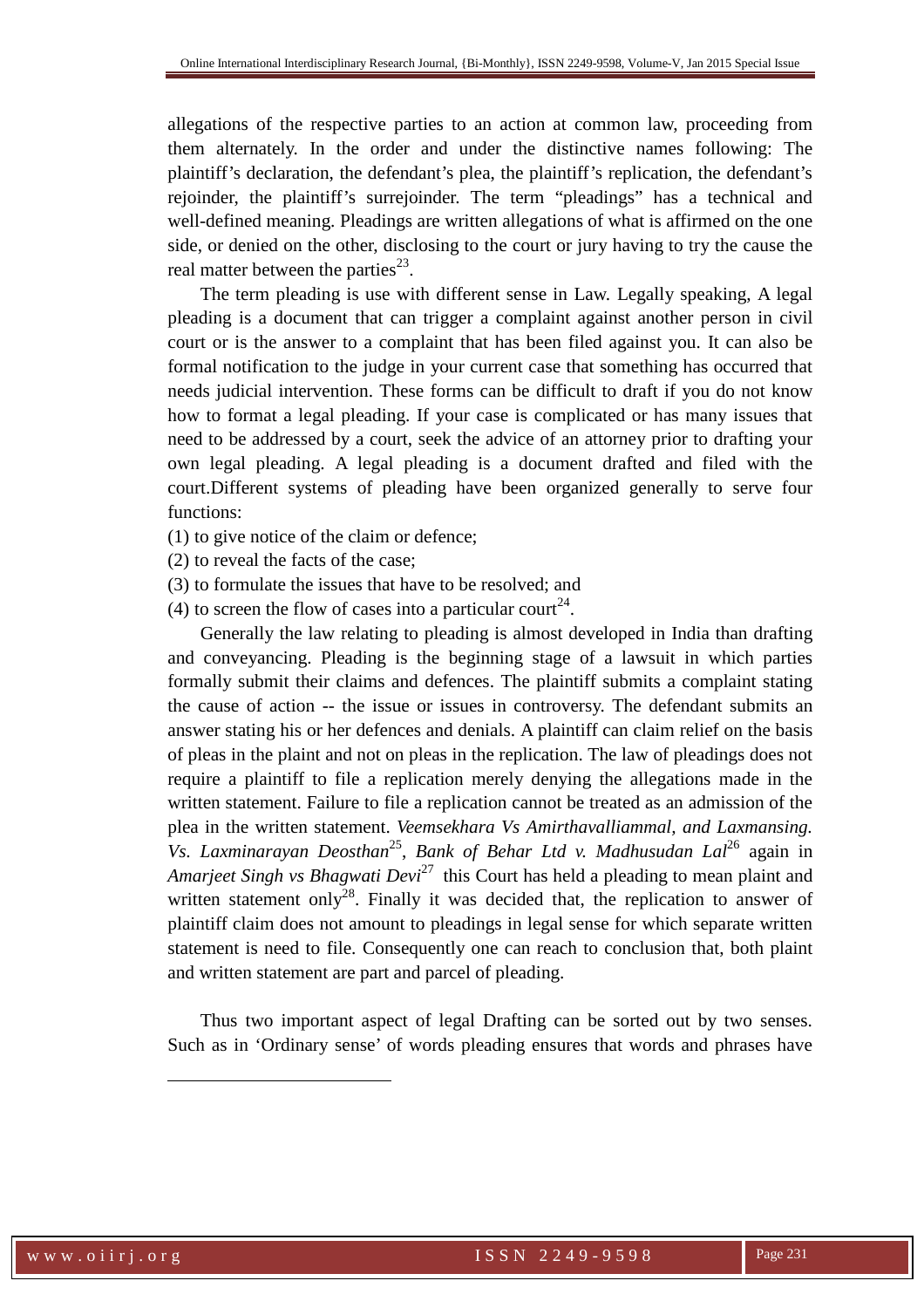been used in their normal and ordinary meaning. The meaning of an ordinary English word is a question of fact and needs to be adhered to. The second is by way of Consistent Terminology which ensure that each recurring word or term has been used consistently and do not change your language unless you wish to change the meaning. But always change the language if you wish to change your meaning. It is also an elementary rule that the same word cannot have two different meanings in the same document, unless the context compels the adoption of such change<sup>29</sup>.

#### **5. What Is Conveyancing?**

The next to it is conveyancing. Mitra's legal and commercial dictionary defines "conveyance" as the action of conveyancing, a means or way of conveyancing, an instrument by which title to property is transferred, a means of transport, vehicle. In England, the word "conveyance" has been defined differently in different statutes. Section 205 of the Law of Property Act, 1925 provides that the "conveyance includes mortgage, charge, lease, assent, vesting declaration, vesting instrument, disclaimer, release and every other assurance of property or of any interest therein by any instrument except a will". "Conveyance", as defined in clause 10 of Section 2 of the Indian Stamp Act, 1899, "includes a conveyance on sale and every instrument by which property, whether movable or immovable, is transferred inter - vivos and which is not otherwise specifically provided by Schedule I" of the Act." Section 5 of the Transfer of Property Act, 1882 (Indian) makes use of the word "conveyance" in the wider sense as referred to above. Thus, conveyance is an act of conveyancing or transferring any property whether movable or immovable from one person to another permitted by customs, conventions and law within the legal structure of the country. As such, deed of transfer is a conveyance deed which could be for movable or immovable property and according to the Transfer of Property Act, 1882, transfer may be by sale, by lease, by giving gift, by exchange, by will or bequeath. But acquisition of property by inheritance does not amount to transfer under the strict sense of legal meaning.

 Sadly saying, India laws having some rules regarding filling of plaint, even have ready made drafts for different deed but there are very limited liability on the lawyers while using the lengthy pleadings in court. Comparing this situation with Australian law, Order 22 rule 1(5) said that, "inquires into any unnecessary prolixity, and may order the costs occasioned by such proximity to be borne by the parties responsible for the same  $30$  ".

## **6. The Benefits of Plain Language in Drafting Pleading and Conveyancing: 6.1. Confidence:**

Plain language inspires confidence in both the lawyers and the court . Clear writing is evidence of clear thinking, clear facts, clear law and clear relief. If thinking of lawyer is clear, he along with party can be confident that written product either drafting pleading or conveyancing will be of better result oriented than the average precedent. Client has a right to know what the documents you ask him to sign actually say. They can understand and act upon their rights and obligations when they receive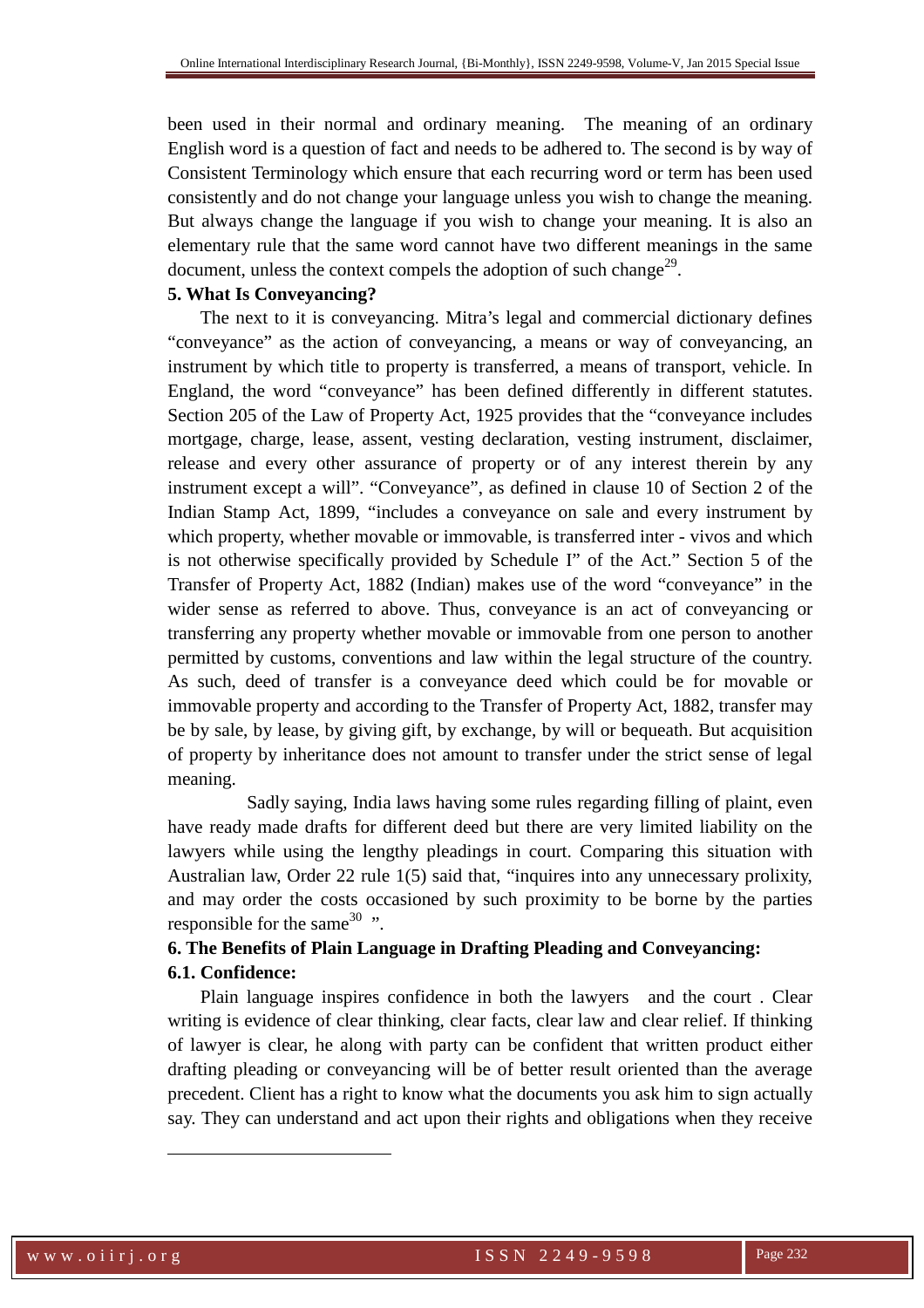advice and documents in plain language. They can make informed decisions and avoid legal complications. This inspires confidence in them and confidence in lawyers and court.

Now a days client loses confidence in the whole process, in the lawyer, and in their own ability to function effectively in legal situations. By proposing the use of plain legal language it can possibly reduce. At least, the harm to legal confidence by unsatisfied parties to suit or claim. At least, it reduces his frustration and increases his or her confidence and rapport with you.

## **6.2 Cost-Efficiency:**

 Plain language can make your practice more cost-efficient as it has in private companies' massages. These are a few of the ways you and your clients save one can simplify a document assembly by simplifying the documents itself. Plain-language provides greater uniformity of service, confidence in the product and a greater sense of security in your office. This practice is definitely useful to Law firms while preparing legal document.

## **6.3 Advance planning**

 Preparing plain language documents is advance planning for new legal requirements such as statutes governing consumer finance documents. Having plain language policies and drafting practices in place can save you from a rush or panic later. It is also beneficial because :

1. It raises the firm's profile in the marketplace

2. It gives the firm a feature that distinguishes it from its competitors a

3. It attracts new clients to the firm

4. For legal practitioner it is advance planning in the sense that, a proper draft is easy to interpret, more easy to summarize.

5. It could save the time of court and keep the interest of judge to read and appreciate.

6. Lawyer career is not at risk from plain language, but the quality of their service may be measured by their ability to produce precise legal language<sup>31</sup>.

## **7. Suggestion and Recommendation:**

There is need to apply following suggestion to avoid complicated legal writing.

1. Plain language would reduce litigation by avoiding unnecessary confusion caused by traditional legal writing.

2. Lawyers, legal professionals, judges and law teachers must use professional come plain language accessible and understandable.

3. There is need to generate plain language movement for legal writing

4. There is need to develop law on testing legal document either by law practitioner or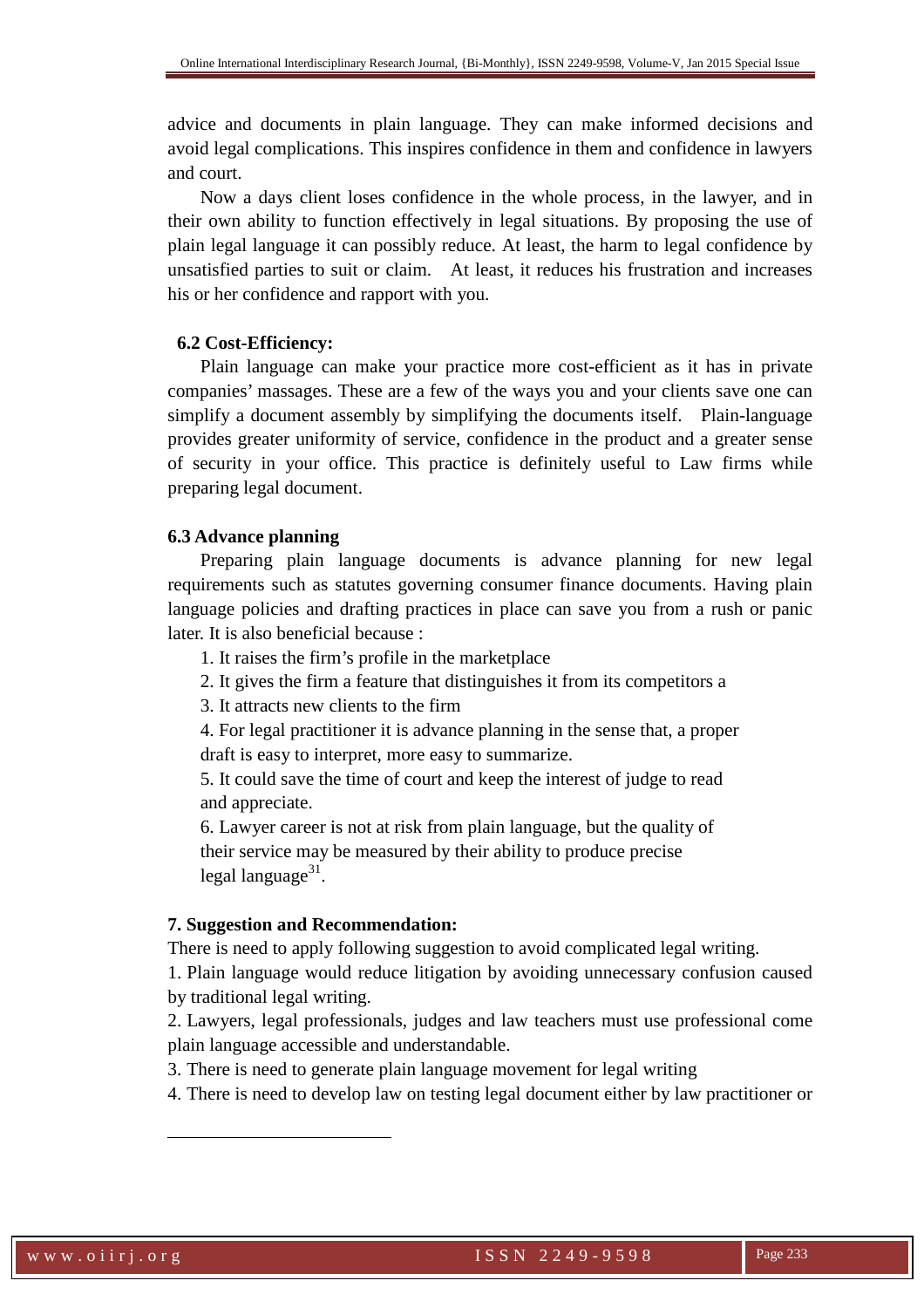Judges while writing judgment.

5. There is need to organize legal training programme on the line of continuous legal education programme for lawyers to trained them for use of plain language.

6. The role of Law drafter is also found significant with respect to use and explain the term through definition in any particulate law, rules.

7. The judges must also train to appreciate the precise legal document to encourage the practice of plain legal language.

8. There is need to organized legal aid camp by law schools to simplify complicated legal terms, such as euthanasia, surrogacy, white collar criminality and many more.

9. There is need to encourage the parties to proceeding to have clear-cut idea of matters produced by his lawyer in the court of law through legal documentation.

## **8. Sum Up:**

Consequently, the practice of unnecessary proximity writing kills appreciable time of court. There is need to have a serious look on the precise writing of lawyers for courts. Otherwise the date follows date syndrome will continue and the hope of justice may loss. There is need to develop a law on the basis of Queensland code of Australia.<sup>32</sup>

There is need to define what is unnecessary and what is appropriate terms for legal writing. The reason of this may find in the writing of Blaise Pascal who said "i*t is easier even quicker, to have made the letter longer than usual, only because I did not have the time to make it shorter*<sup>33</sup>". Lastly, it would be better to say, "*I give it to you gentlemen, as my considered nonbinding opinion that this is to you, dear legisprudence, and wise jurisprudence get check and implement*."

#### **References:**

1. Assist.Prof.Pankaj P.Umbarkar is working as a faculty of Law in MATS University and is a research scholar of Nagpur University. The present work is the best piece for those budding lawyers and academicians who are exhausting their efforts in legal field. It is purely outcome for educational works which is totally based on practical approaches in Legal Profession which could be differ from person to person. In case of any contradiction in thoughts or resources, views are welcome on adv.pinkuji@gmail.com . The researcher claim possible caveat for claims on present work. The resources are checked and cross checked.

2. Asprey Michel M, "Plain Language for Lawyers", Universal Law publication,3rd Ed.2003 ISBN 978-81-7534-736-6 P.90

3. Ibid

 $\overline{a}$ 

4. Canadian business law Journal ,"The plain English Movement in United States", 1981 at 413

5. Drafting Manual, "Plain English and the Law ", Law Reform Commission of Victoria Report No. 9 prepared on 30<sup>th</sup> June 1987, Appendix-P.1

6.Professional Programme on Drafting, Appearances And Pleadings,Module 2, Paper 8, Published by The institute of Company Secretaries of India in pursuit of professional excellence Statutory body constituted under an Act of Parliament available at website www.icsi.edu visited on 12/11/2014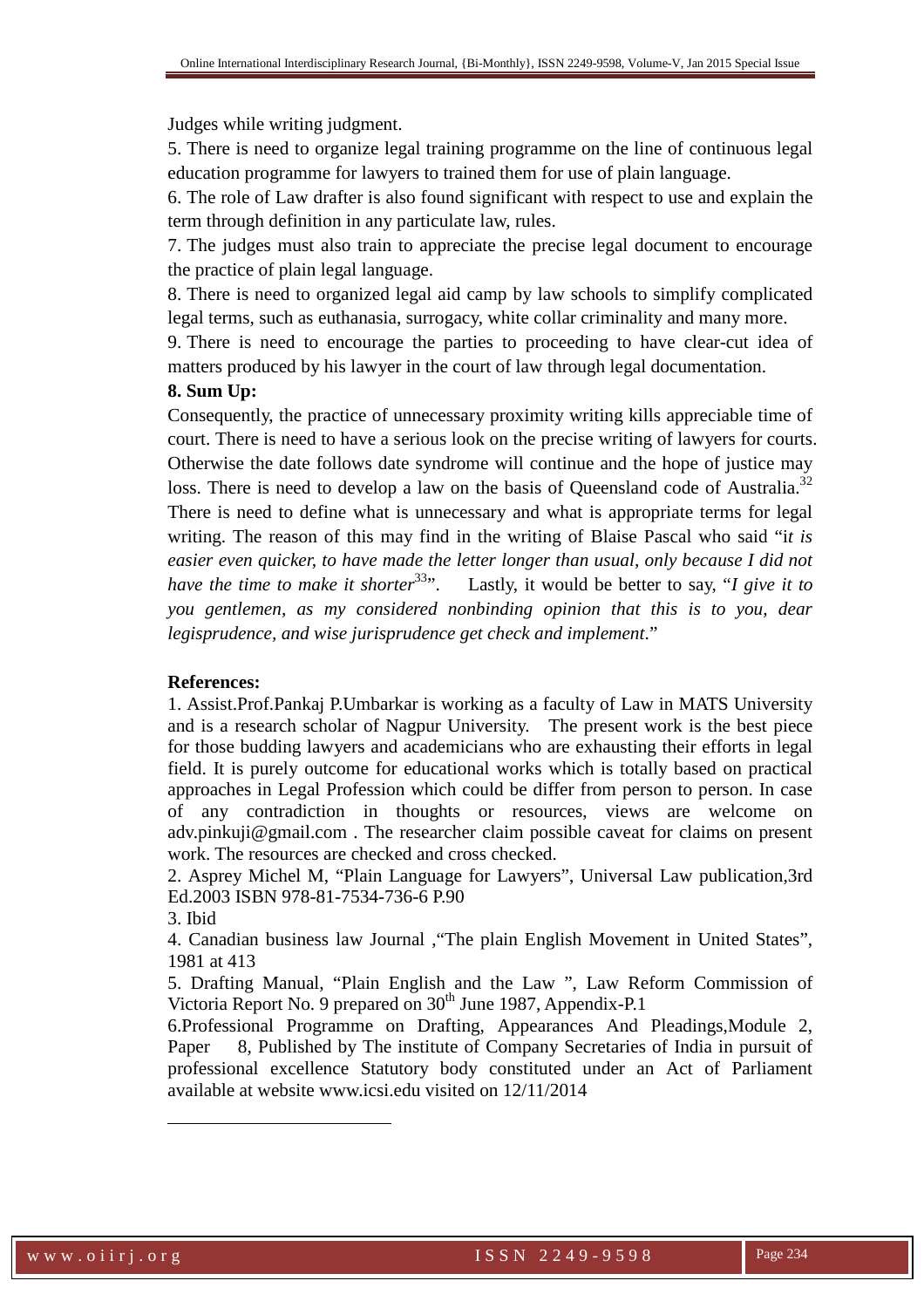7. Asprey Michel M, "Plain Language for Lawyers", Universal Law Publication Co. 3 rd ed. P. 26

8. Gower, "The complete plain words ", 1987 Penguin Books, London P 19 9.Attributed to Albert Einstein, "The Bloomsbury Treasury of Quotations,"1994, Bloomsbury Publication, London P. 629

10 Module 1 of Online Certificate Course on Advanced Legal Drafting For Commercial Transactions, prepared by Rostrum legal. For more details see http://rostrumlegal.com/wp-content/uploads/2014/11/Module-1.pdf accessed on 22/12/2014.

11. R. Piilai, lawyer of Madras High, on the occasion opening ceremony of National Moot Court Competition in MATS University , C.G while delivering the inaugural speech on dated  $31<sup>st</sup>$  of Oct 2014

12. Quoted in the information kit issued by the Canadian Law Information Council's Plain Language Center, 1989.

13.Professional Programme on Drafting, Appearances And Pleadings,Module 3, Paper 8, Published by The institute of Company Secretaries of India in pursuit of professional excellence Statutory body constituted under an Act of Parliament available at website www.icsi.edu visited on 12/11/2014

14. See slide No.2 on http://lexport.in/articles/articlesnews36.pdf visited on 22/10/2014

15. The Frank Muir Book, Corgi Books Landon 1976 P.90

16.King Edward VI reigned from 1547-1553 in England.

17.By Dawn Rosenberg McKay,a Career Planning Expert, "Writing Skills Communicating With Words", For more details see http://careerplanning.about.com/cs/miscskills/a/writing\_skills.htm accessed on 21/11/2014

18. For more details see https://www.google.co.in/#q=lucid+ accessed on 22/12/2014

19. See pp 1288(1) and 1300 (1). 10.1 Osborn's Concise Law Dictionary 7th Ed.1983

20. Code Civil. Procedure. Cal. 8 420

21. Order 6 of the Code of Civil Procedure deals with pleadings generally. Pleading shall mean plaint or written statement. The pleadings are supposed to set out material facts. They are to be verified. 8.1 Order 7 deals with the plaint. Order 8 deals with written statement. Rule 3 of order 8 enjoins the defendant to deny specifically such of the averments of the plaint which he does not admit. An averment made in the plaint if not specifically denied or only evasively denied in the written statement would be deemed to have been admitted. Rule 2 enjoins the defendant to specifically plead new facts. 8.2 Order 8 Rule 9 provides that no pleadings subsequent decisions by different High Courts, especially by Delhi High Court which have come to notice may be dealt with.

22.Anant Construction (P) Ltd. vs Ram Niwas on 3 October, 1994

23. Desnover v. Leroux. 1 Minn. 17 (Gil. 1)

24. For more details see http://legal-dictionary.thefreedictionary.com/pleading visited on 22/11/2014

25. AIR 948 Nagpur 127

26. AIR 1937 Patna 4281.

27. AIR 1982 (12) Rlr 156,

28.Anant Construction (P) Ltd. vs Ram Niwas on 3 October, 1994 para 8.

29. For more details see slide no. 3 on http://lexport.in/articles/articlesnews36.pdf assessed on 21/10/2014

30This order has been replace through the Uniform civil procedure Rules 1999 of

w w w . o i i r j . o r g i series and the series of SSN 2249-9598 Page 235